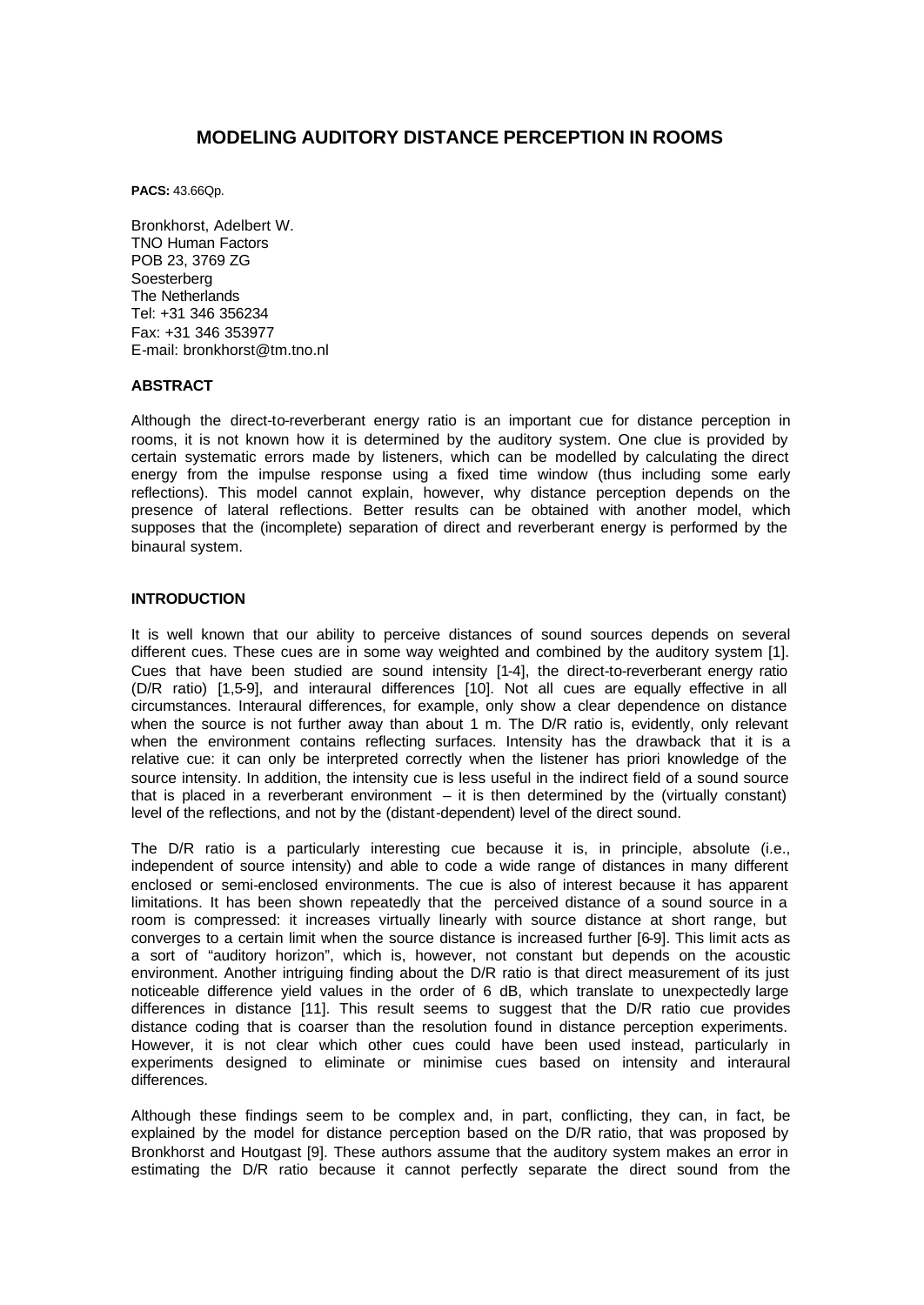reverberant sound. They model this effect by assuming that the energy of the direct sound is determined by integrating the sound energy within a fixed time window with a duration of 6 ms; all energy that arrives later is integrated and taken as estimate of the energy of the reverberant sound. Bronkhorst and Houtgast [9] found that this "modified" D/R ratio could accurately predict perceived distances of virtual sound sources, created with reflections that varied in number and/or level. They also showed that they could apply their model to previously published data obtained in real acoustic environments.

The time window of 6 ms, used in the model, is long enough to include some early reflections from nearby surfaces. This provides an explanation for the compression of perceived distance because the energy of the early reflections falling within the window decreases less as a function of source distance than the energy of the direct sound. Thus, the contribution of these reflections to the estimated energy of the direct sound increases with distance until they are dominant. The "auditory horizon" occurs at that point because, as a result of these reflections, the estimated direct energy will hardly change when the distance is increased further. The model can also explain the relatively large jnd of the D/R ratio that was observed by Zahorik [11]. Because the estimated energy of the direct sound is partly due to reflections, a given change of the D/R ratio corresponds to a smaller change of the "modified" D/R ratio and to a smaller change in perceived distance, than expected. This was found by Bronkhorst and Houtgast [9] in conditions where they varied the level of the reflections: a 3dB level increase did not result in an increase of the perceived distance by a factor 1.4, as would be predicted by the actual D/R ratio, but in a smaller increase, by a factor of about 1.1 (see the data for 27 reflections in Fig 2 of [9]).

However, subsequent research [12] has shown that there are two important problems associated with the model of Bronkhorst and Houtgast [9]. First, it is not clear how the auditory system is able to extract the modified D/R ratio from the perceived sound. The hypothesis that this information is derived from sharp on- and offsets is refuted by evidence that distance perception is unaffected by the shape of the envelope of the sound. Second, it appears that (artificial) reduction of the interaural crosscorrelation (of headphone sounds, simulating virtual sources at various distances) results in a strong decrease of the perceived distance. This suggests that distance perception relies on binaural information rather than on the (singlechannel) time-domain representation of the sound. In the present study, further evidence is presented supporting the idea that distance perception is based on binaural information. In addition, a new – binaural – model is presented that can accurately predict both the present data and the original data collected by Bronkhorst and Houtgast [9].

#### **METHOD**

Distance ratings were obtained from six normal-hearing subjects, for virtual sources located in front, at distances of 1, 2, or 3 m. Stimuli were noise bursts with a duration of 600 ms and with on- and offset durations of 10 ms. They had an average level of approximately 65 dBA and were presented with a quasi-random rove of  $-4$ , 0 or +4 dB. The rove was introduced in order to minimise the effect of absolute level on the distance judgements. Ratings were given by pressing one of eight buttons, corresponding to distances increasing from 0 – 3.5 m in steps of 0.5 m. During the experiment, subjects were seated in a rectangular room with a volume of 37 m<sup>3</sup> and a reverberation time of 0.1 s; they were facing a (silent) loudspeaker (a JBL Micro loudspeaker), placed at a distance of 3 m. The line between the subject's head and the loudspeaker was parallel to the major axis of the room, about 0.3 m to the left of this axis. Two poles were placed between the subject and the loudspeaker, at distances of 1 and 2 m. The loudspeaker and poles acted as anchor points for the distance judgements.

The virtual sources were created using binaural impulse responses with a duration of 0.109 s (4096 taps at 37.5 kHz), consisting of minimum-phase head-related impulse responses (HRIRs) of the direct sound and up to 800 reflections. A three-dimensional mirror-images model was used to calculate for each reflection the angle of incidence, the frequency spectrum, and the delay. Reflections up to the  $8<sup>h</sup>$  order (reflected from at most 8 surfaces) were included. Three frequency-dependent factors were taken into account in calculating the frequency spectra: the radiation pattern of the sound source, the atmospheric absorption, and the (estimated)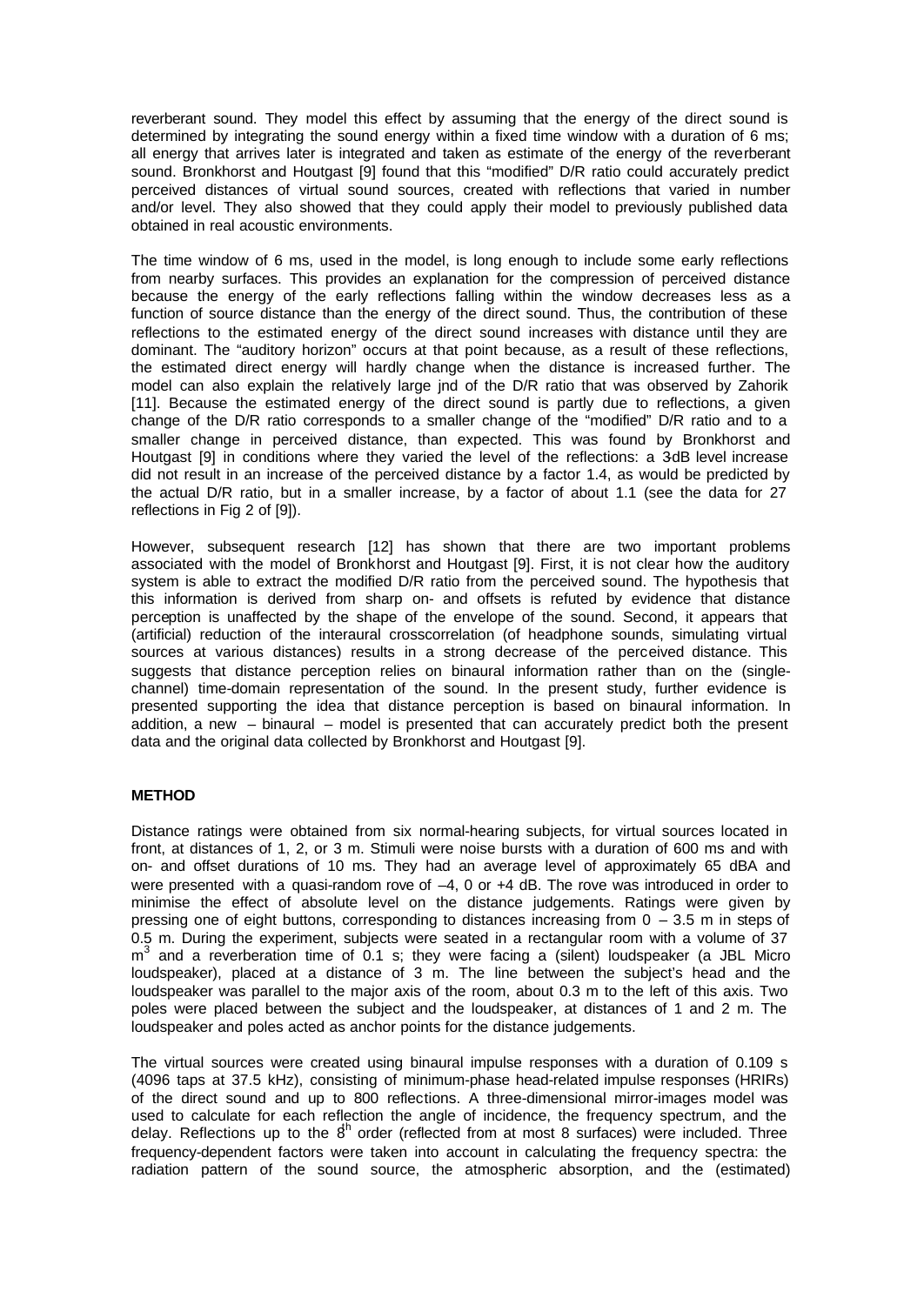absorption of the walls, floor and ceiling of the experimental room. Using microphones in blocked ears [13], the HRIRs had been measured individually for each subject at a constant source distance of 1.1 m and with an angular resolution of about 5.5°. They had a duration of 3.4 ms (128 taps at 37.5 kHz). In order to create a reflection, the HRIR for the (approximately) correct direction was selected and subsequently filtered in 1/3-octaves according to the calculated frequency spectrum. Finally, based on the reflection's pathlength, the HRIR was attenuated and a delay was added.

| Condition      | Completely      | Nr. of reflecting | Nr of<br>lateral |
|----------------|-----------------|-------------------|------------------|
| nr.            | absorbing walls | walls             | reflecting walls |
|                | l, r, b, c      | 2                 |                  |
| $\overline{2}$ | r, b, f, c      | 2                 |                  |
| 3              | I, r, c         | 3                 |                  |
|                | r, b, c         | 3                 |                  |
| 5              | b,c             |                   | 2                |
| 6              | ı,r             |                   |                  |
|                | C               | 5                 | 2                |
| 8              |                 | 5                 |                  |
| 9              |                 | 6                 | 2                |

Table I – Listing of the 9 experimental conditions, indicating which walls were made absorbent, and how many reflecting (lateral) walls remained. The letters in the second column correspond to the following surfaces: ceiling (c); left (l), right (r), front (f) and back (b) walls.

The experiment was designed to determine how distance perception varies when specific reflections (in particular lateral reflections) are removed from the binaural impulse response. Reflections were removed by making certain surfaces completely absorbent (their absorption coefficients were set equal to 1). As indicated in Table I, there were 9 conditions in which different combinations of surfaces were made absorbent. In each condition, 2 stimuli were presented at each of the 3 levels and from each of the 3 distances. This resulted in 18 stimuli, which were played in random order. The 9 conditions were presented together with 3 other conditions, not discussed in this paper. The order of these 12 conditions was balanced over subjects using two identical 6x6 Latin squares, which were presented in an order that was reversed after each subject. Before the experiment started, the quality of the simulation was tested by presenting subjects with sounds emanating from a virtual source that coincided with the real source. All subjects indicated that the sound seemed to originate from the real (silent) source.



Fig. 1.- Results of the listening experiment. Perceived distance is plotted as a function of the number of reflecting surfaces (left-hand panel) and as a function of source distance (right-hand panel). Data points connected by lines represent conditions with the same number of reflecting lateral walls.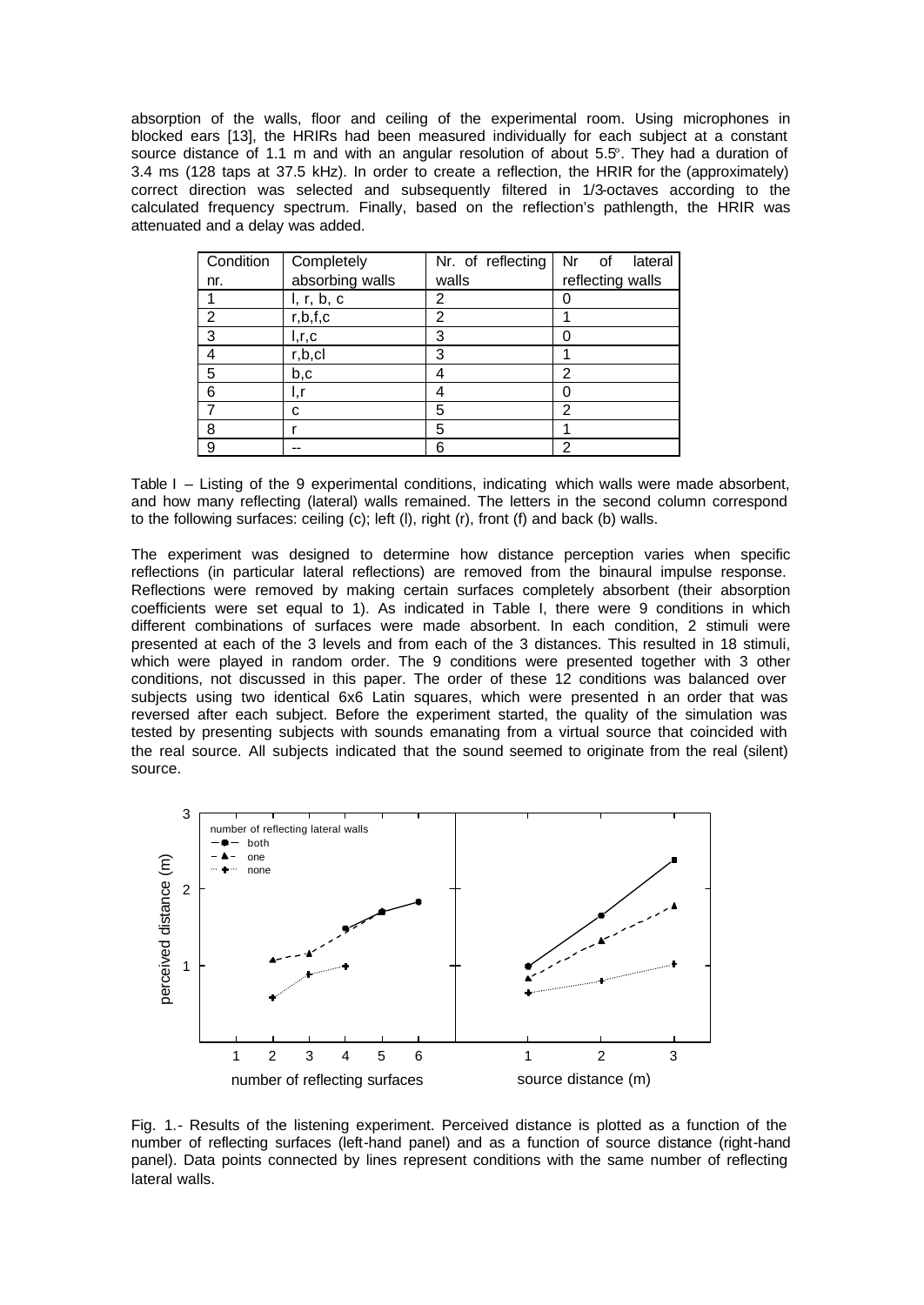#### **RESULTS**

A within-subjects ANOVA, applied to the results, revealed that the effects of condition and distance, as well as their interaction, were all highly significant (p<0.0001). The effects of roving was also significant (p=0.02) but it was relatively weak: the maximum level change of 8 dB resulted in an average shift in perceived distance of only 0.12 m. This indicates that the rove had been successful in minimising the influence of absolute level. The main effect of condition is illustrated in the left-hand panel of Fig. 1, which shows the perceived distance as a function of the number of reflecting surfaces included in the mirror-images calculation. The lines connecting data points represent conditions where the number of reflecting lateral walls was either 0, 1, or 2. The figure illustrates that perceived distance increases as a function of the total number of reflecting surfaces, and depends, in particular, on the number of reflecting lateral walls. The smallest perceived distances are obtained for conditions where both lateral walls were absorbent. In the right-hand panel of Fig. 1, the effect of source distance is shown separately for the conditions with different numbers of reflecting lateral walls. It appears that perceived distance increases hardly as a function of source distance when both lateral walls are absorbent. In contrast, the dependence on source distance is much more pronounced when these walls are reflecting (although distances above 1 m are still underestimated).

#### **MODEL PREDICTIONS**

According to the model presented by Bronkhorst and Houtgast [9], the perceived distance *d*<sup>s</sup> can be calculated using

$$
d_{\rm s}=A r_{\rm h}(\hat{E}_{\rm r}/\hat{E}_{\rm d})^{\frac{1}{2}}
$$

where A is a constant,  $r_{h}$  is the reverberation radius of the room [14], and  $\tilde{E_{t}}$  and  $\tilde{E_{d}}$  are the modified energies of the reverberant and direct sound, respectively. As explained in the Introduction, the modified direct energy is obtained by adding the energy of early reflections arriving within the first 6 ms to the energy of the direct sound (the model uses a window with a sine-shaped cutoff for this purpose); the modified reverberant energy is simply the total energy of the remaining reflections. In applying the model, the (relative) energies of the direct sound and the reflections are determined using delta functions instead of the individualised HRIRs. This means that the model uses the (single-channel) room impulse response and not the (twochannel) binaural impulse response as input.



Fig. 2.- Plot showing predicted distance as a function of perceived distance for the data of the present experiment. Predictions were calculated using the original model of Bronkhorst and Houtgast [9] (left-hand panel) and a modified model, described in this paper (right-hand panel).

It is expected that the model is not able to predict effects caused by a reduction of the number of lateral reflections, because  $\tilde{E}_{\text{r}}$  and  $\tilde{E}_{\text{d}}$  depend only on the arrival times of the (early)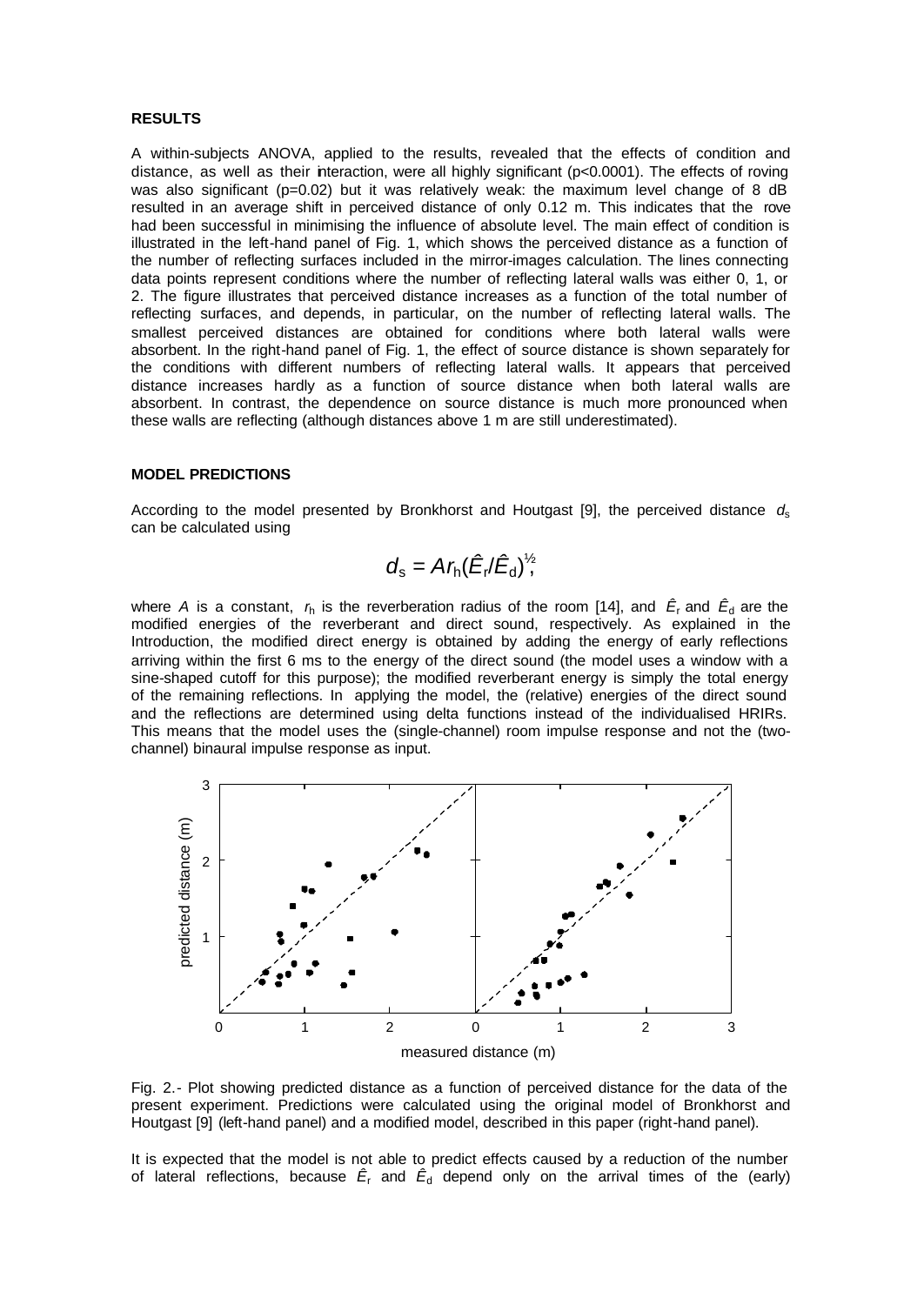reflections and not on their angles of incidence. In order to test this, the model was applied to the results of the first 8 conditions of the present experiment. Data were averaged across subjects and presentation levels; this resulted in a total of 24 data points. The parameters of the model were taken equal to those reported in [9] with the exception of the parameter *A*, which was fitted to the data. As illustrated in the left-hand panel of Fig. 2, there is, indeed, a relatively low correlation (ñ = 0.62) between perceived and predicted distances.

In order to obtain better predictions, a simple but fundamental change was made to the method for calculating  $\,E_{\text{r}}$  and  $\,E_{\text{d}}$ . Instead of using the arrival time of reflections as basis for determining whether their energy should be added to that of the direct sound, the interaural time delay (ITD) was used. Thus,  $\tilde{E}_d$  was taken equal to the total energy of incoming sounds with ITDs that differ less than Ä from that of the direct sound, irrespective of their time of arrival. Because all sounds were presented from the front (ITD = 0 i s), an ITD window was used that ranges from  $-\ddot{A}$  to  $+\ddot{A}$ ìs and that has sine-shaped cutoffs. As estimate of *Ê*<sup>r</sup> , the total energy of all remaining reflections was taken. The ITD for each reflection was calculated using the following, approximate, equation [15]:

# ITD = {arcsin(cosÖsinè)+cosÖsinè}*a*/*c*,

where è and Ö are the azimut and elevation, respectively, of the reflection, *a* is the radius of the head (a value of 8.2 cm was used) and *c* the speed of sound. The value of Ä was determined by applying the new model to the original data used in the Bronkhorst and Houtgast study [9]. This data set comprises results for a total of 21 conditions, in which three different levels of the reflections were used, and the number of reflections was varied between 1 and 800. The number of virtual source distances was either 5 (in 9 conditions) or 3 (in the remaining 12 conditions). This resulted in a total of 162 data points. Fitting the model yielded an optimal value of 36 ìs for Ä, and a correlation coefficient of 0.95 between measured and predicted data. The correlation coefficient is, surprisingly, somewhat higher than the value obtained when using the original model. Subsequent application of the model to the present data, using the same value of Ä, but taking the best-fitting value of *A*, resulted in predictions that were significantly better (ñ = 0.91) than those obtained with the original model. These results are shown in the right-hand panel of Fig. 2.

## **CONCLUSIONS**

In the present paper, evidence is presented that auditory distance perception in rooms depends on the number of reflecting surfaces in the room and, in particular, on the number of reflecting lateral walls. When the two lateral walls are made completely absorbent, the perceived distance of sound sources is close to the head and virtually independent of source distance. This strongly suggests that the distance cue used by the auditory system in these conditions depends largely on the presence of lateral reflections, coming from these walls.

Given that distance cues based on absolute level have been minimised in this experiment (by roving the level) and cues related to interaural differences have been removed (by using HRIRs measured at a constant distance), it can be assumed that subjects used the D/R ratio as predominant distance cue. Bronkhorst and Houtgast [9] used the same approach in their experiments and were able to formulate a simple model, based on a modified D/R ratio derived from the room impulse response, that could predict perceived distances for a wide range of conditions. The model assumes that the auditory system makes an inaccurate estimate of the direct energy because the reflections arriving within the first 6 ms are added to the direct sound. However, the model provides poor predictions of the current results, because it does not take the angle of incidence of the reflections into account.

In order to obtain better predictions, a simple but important modification was made to the model. The assumption that direct and reverberant sounds cannot be separated perfectly was maintained, but ITD instead of arrival time was used to designate which reflections should be added to the direct sound. This approach is in line with theories of binaural hearing which assume that the auditory system is able to map the distribution of neural activity as a function of ITD [e.g. 16]. The width of the ITD window  $-36$  ìs – was determined by fitting the model to the